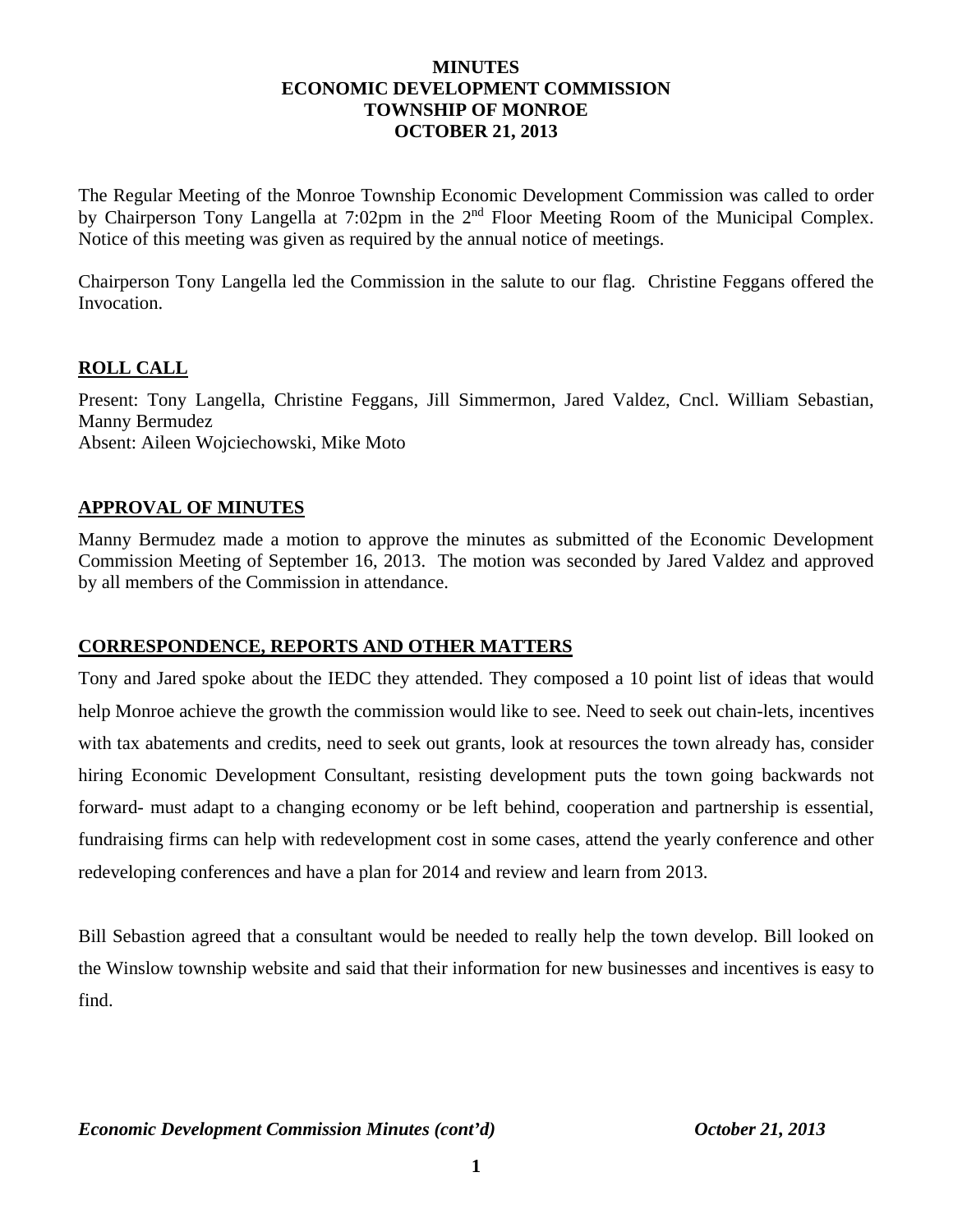#### **CORRESPONDENCE, REPORTS AND OTHER MATTERS** (cont'd)

They listed four reasons why new businesses should consider being located in Winslow: Access to major thoroughfares including Route 73 and the ACE, located halfway between Philadelphia and Atlantic City, full access to the Economic Development Team (which includes members from all major departments within the township to ease the development process) and that Winslow Township offers a tax abatement program to properties with commercial and industrial uses. Bill said that Monroe could say the same, but the website is not easy to navigate and some information is not on the website.

Others towns, (Glassboro, Wilmington) were mentioned as examples of redevelopment. It was also brought up that they have major contributors in their towns that helped with the cost of redevelopment. Jill said that we need to move forward with what we have. Jared asked if we need to look into a consultant first or if we need to have a plan first. He also asked if we could talk to consultant before getting approval. Bill said that he should get information from consultants first, their base salary and references, to present to council. Jill said that we should move forward with making the website easier to navigate and to include the information for new businesses. Bill brought up the fact that much of the redevelopment is partially hindered because of the pineland restrictions. Jill asked how could get started working with the pinelands to start developing in the pinelands area. Bill said that he has been working with the pinelands for years and that they are trying to sell the pineland credits. For homeowners it isn't as substantial, if commercial entities came in it may be a high dollar amount for the credits due to the amount of land they would need. Water and sewer also needs to be put in place for much of that property. Manny asked if there were any developers that had land ready to sell. Bill said the development committee was meeting soon with a group that had land that was ready for development, the group wanted to do the majority of the land as residential. He also stated that he would like to have the developer from Guzzo to come to a meeting since he is able to fill vacant stores quickly. Manny said that it would be good to talk to him or someone in a similar situation and to introduce them to the lots that are available.

Tony asked if there was a possibility of getting an office in the building to work on things and have meetings for redevelopment during the month. Bill said he needed to talk to Mayor Gabbianelli about it, but that most meetings, with a potential Economic Development Team, would probably take place in the mayor's office. The ED team would consist of a person from each department construction, zoning, public works and the MUA. Bill suggested getting the ED team in place.

#### **Economic Development Commission Minutes** *(cont'd)* **October 21, 2013**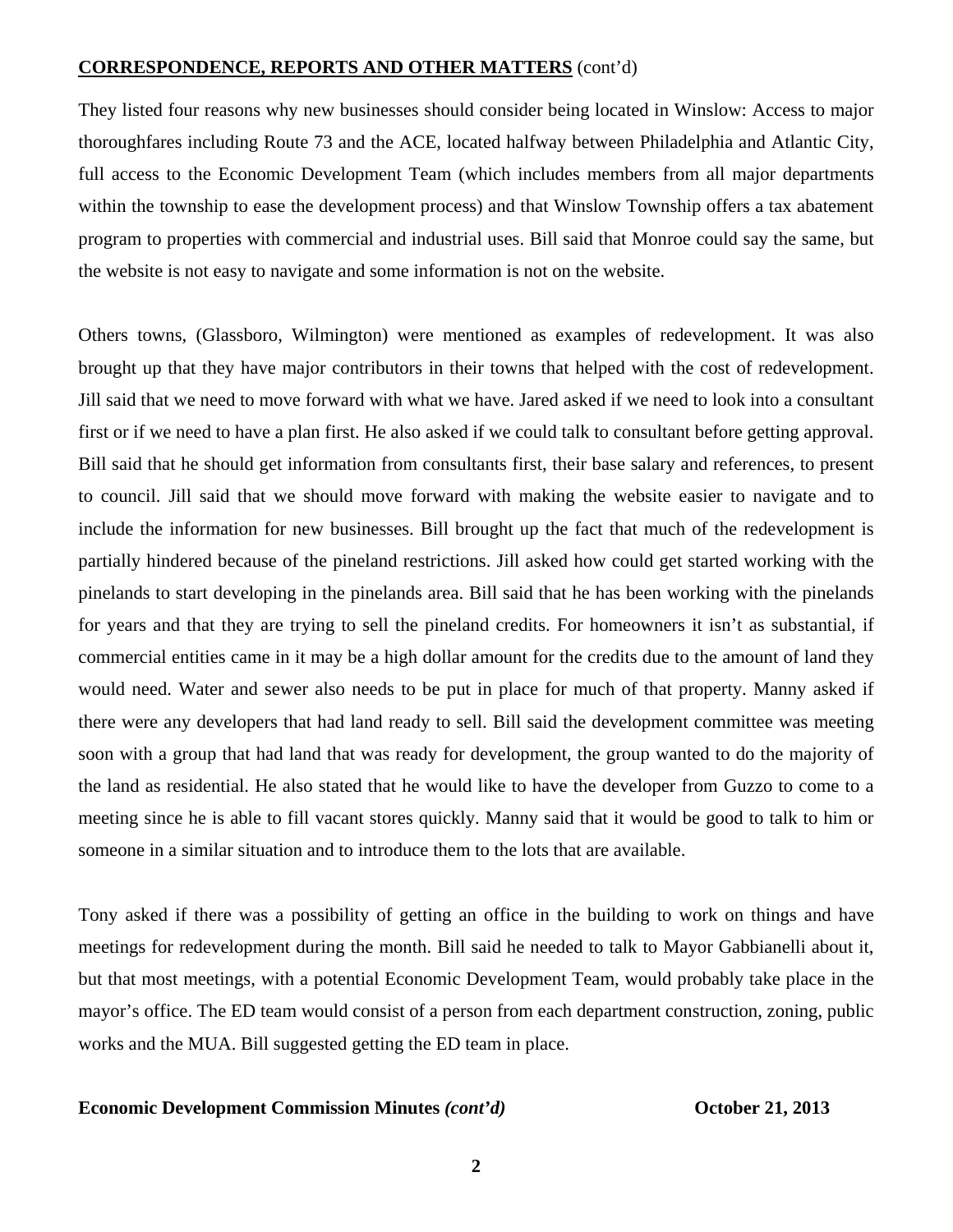# **CORRESPONDENCE, REPORTS AND OTHER MATTERS** (cont'd)

Tony asked Manny how his spotlight on business went. Manny said that is went well and that he has been sharing the information about the spotlight with other businesses. Christine said that it went well, Manny did a great job and that the EDC was recognized.

Tony suggested that Carmine from the Tax card program do a presentation at a Business Association meeting and a Rotary club meeting. Christine said that she would talk about it with Steve, the president of the BA. Christine said that members of the Rotary asked about the EDC meeting and she invited them to the meeting. Christine said that she did not want to have Carmine come to the Rotary until we know more information about what we are doing with it. Tony and Jill both want to present the tax card program to the Rotary club.

Jill spoke to the mayor's secretary in Marlboro and said that she was very helpful and positive about the tax card program. Marlboro started with 20 businesses and now there are 50 and that \$20,000 has been given back to the residents. Only one business had to back out and that was due to them going out of business. She couldn't speak any higher about the program. Manny asked what type of businesses were signed up, there is a wide variety of businesses from dry cleaners to electricians. They used a town fair day to distribute the cards, which saves on postage. Manny suggested developing a list of businesses that could potentially join. Jill is going to send the information to Kevin Heydel.

Manny stated that the he feels the committee wants to do so much and need to come up with a 5 year focus plan, involving the residents, local business, council and mayor, also to get information on a consultant. He also said that he feels the medium sized mom and pop shops are where the purchases are being made and where Williamstown is lacking and why residents are shopping in other towns. He feels that if we get those businesses we could attract more attention to Williamstown. Jill asked Bill if hiring a consultant was attainable, Bill said he would look into it and that it is a possibility. Christine said that Kevin will be a great voice behind the tax card program. Tony said that we need to make the tax card program part of our plan and bring Carmine to a business association and rotary meeting. Jared wants to get a consultant and move forward. Bill is going to scan and email an article in SJ magazine written by the developers of the Moorestown Mall.